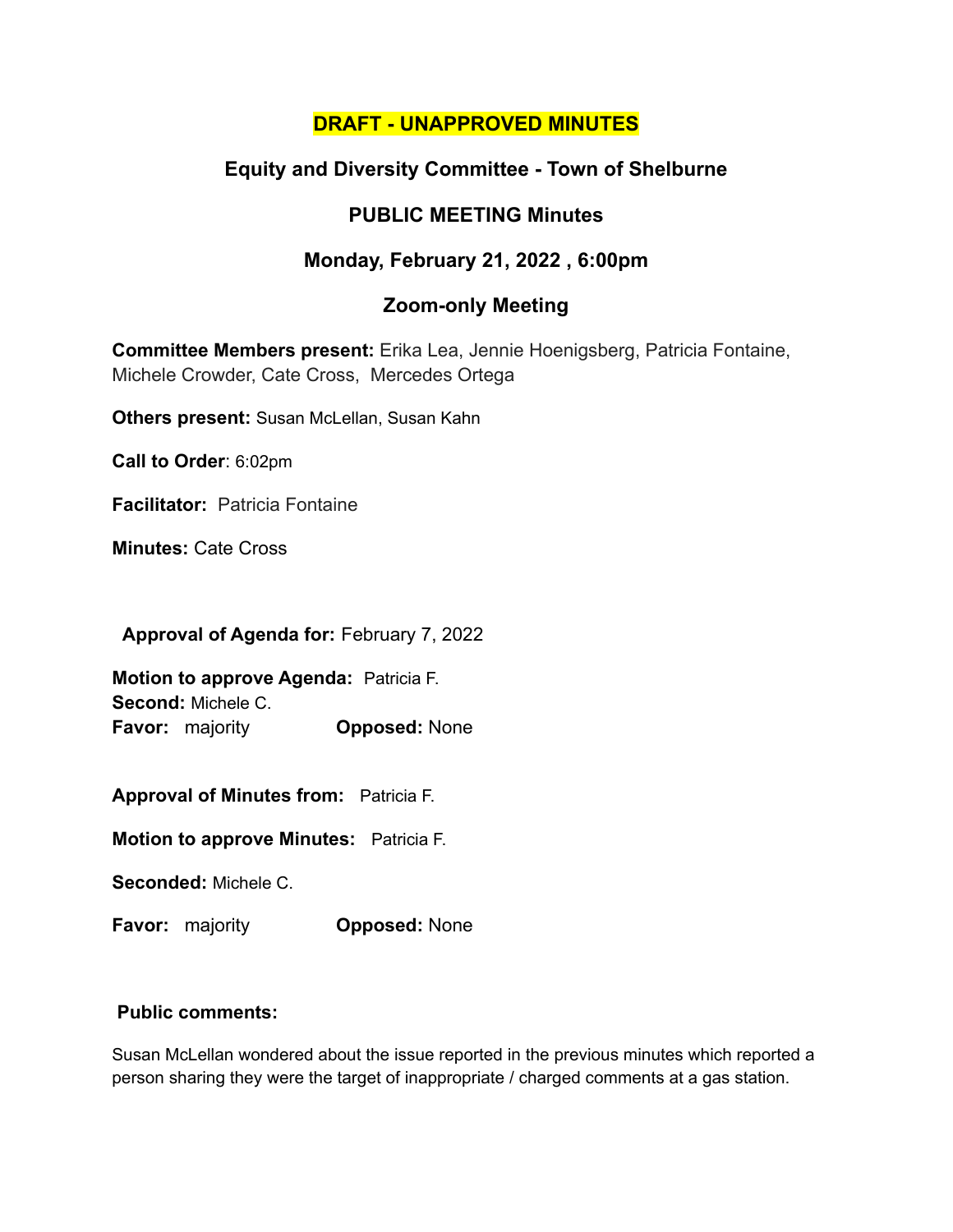#### **Member/Membership Update:** none

#### **Strategic Planning:**

Should the committee plan a retreat with the outcome being a solidified strategic plan?

Does it make sense to have a retreat? Does it make sense to use a survey tool to determine Cate will ask Mike A about how to set up a committee retreat? How does that work: executive session?

Motion to approve the process of a survey monkey to gather information on what topics to include in the strategic plan

Patricia F. motion Michele C. second

**Favor:** majority **Opposed:** None

#### **Declaration of Inclusion:**

Discussion around VLCT Declaration of Inclusion: should we invite the founders to address the group?

- What would it mean to ask to pass?
- What are action steps if it gets passed?
- Would the Town be ready to commit some action?
- Is this necessary based on the fact that the Selectboard already passed a vision statement and policy?

Motion for committee to reach out via Erika L. to understand concerns about VLCT Declaration of Inclusion

Patricia F. motion Mercedes O. second

**Favor:** majority **Opposed:** None

Discussion around how and what to update the Selectboard with if the committee were to update them on what progress has been made and what the committees plans are if/when the budget gets passed

Motion to create public comment to bring before the Selectboard to update them on what is currently happening with the committee. Patricia F. motion Michele C. second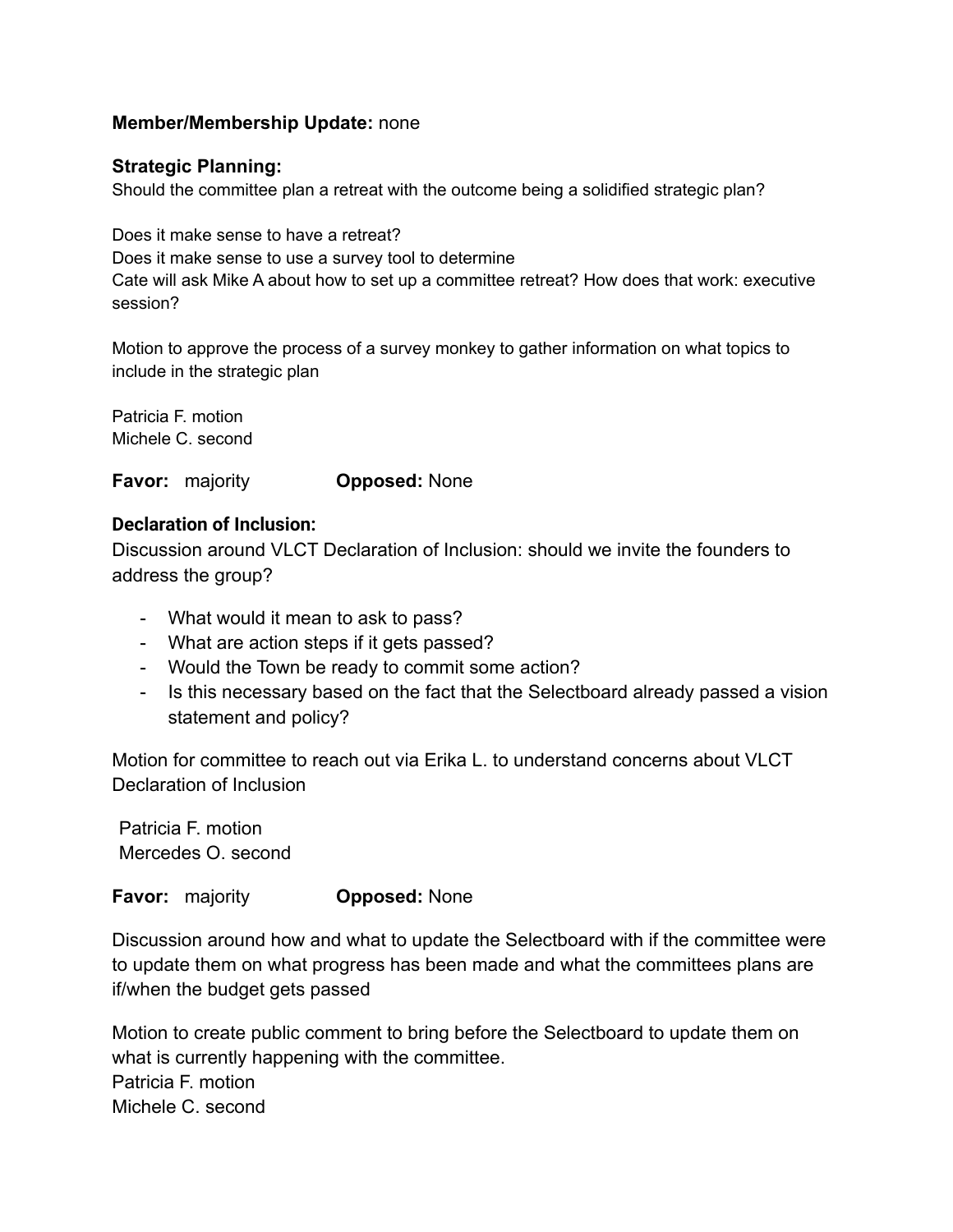**Favor:** majority **Opposed:** None

#### **Discussion :**

"Community involvement" consists of what? What should be the scope? This was tabled to be included in the survey that will define the future work of the committee in the strategic plan

#### **Report from Sub-Groups:**

#### Grant sub-group update:

Jennie H. let us know that she is working with Patricia F. on the first grant and has gotten input on the draft that is being incorporated

#### Discussion of sub-group formation:

Should we begin to draft concrete language around how to respond as a group to inequities reported to the group, as in the case of the gas station incident? The response to inequities sub-group will be tabled until we learn more.

#### Strategic planning sub-group:

Michele C. and Mercedes O. will lead the strategic planning sub-group to design survey monkey for setting topics to be discussed at possible strategic plan

Subgroup for strategic plan:

Formed to start writing RFP and draft list of consultants to contact

### · **Action Items**:

**Action**

**Responsible Due**

| Erika will write the the authors of this letter to understand<br>their thinking with some questions brought by the group.                                                 | Erika Lea                 | <b>Next</b><br>meeting |
|---------------------------------------------------------------------------------------------------------------------------------------------------------------------------|---------------------------|------------------------|
| Cate will work to determine how other CBCs and/or<br>have had retreats and how that works with open meeting<br>law                                                        | <b>Cate Cross</b>         | <b>Next</b><br>meeting |
| Mercedes will put together a written statement to be<br>shared with the Selectboard at the March 8 meeting to<br>brief the board on the latest update from the committee. | <b>Mercedes</b><br>Ortega | March 8                |